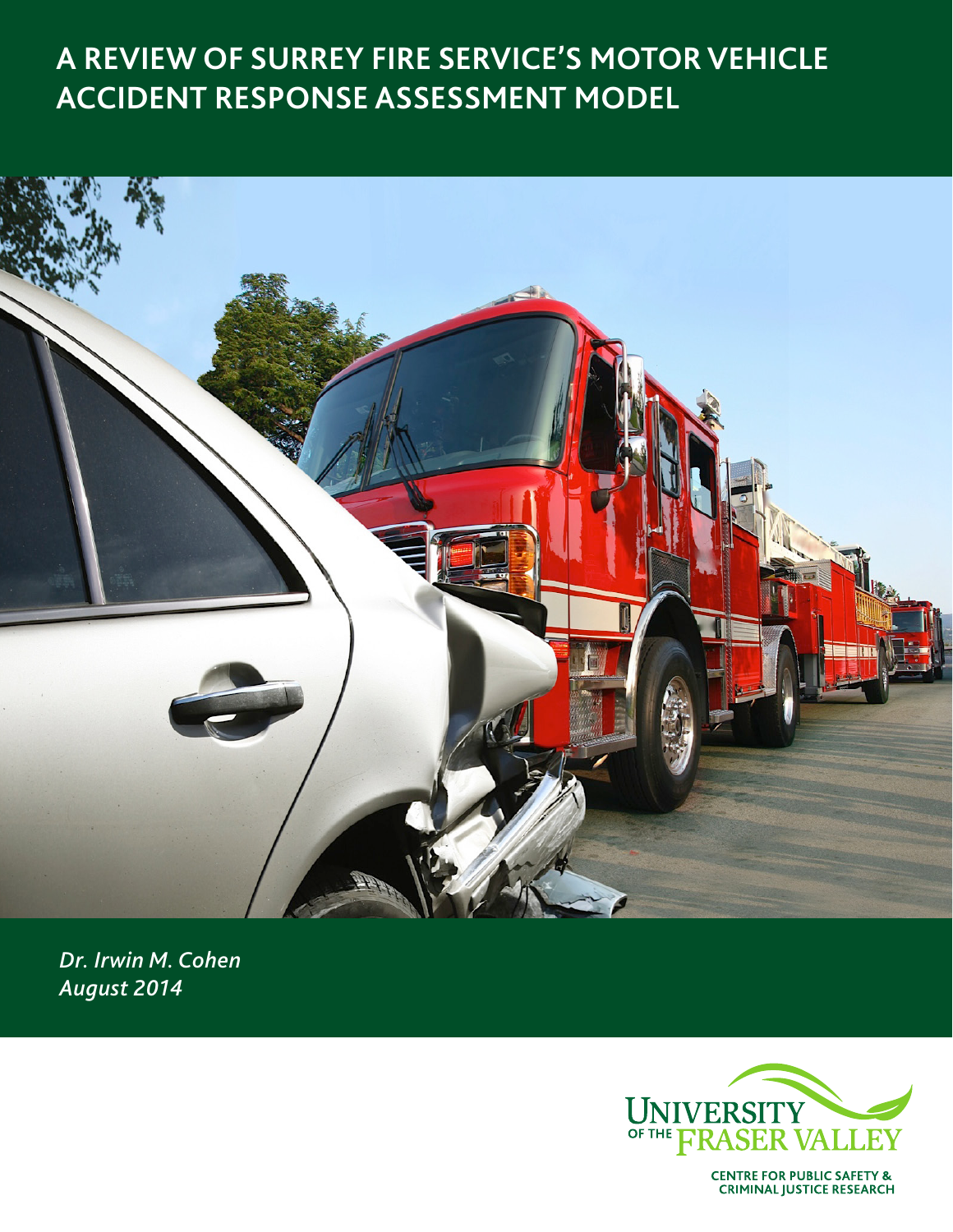# **Executive Summary**

In 2010, the BC Ambulance Service and the Surrey Fire Service collaborated on a project to look at efficiencies for emergency services response to Motor Vehicle crashes. This report describes the results of an analysis of data provided by Surrey Fire Service on a pilot project examining the utility of an assessment tool to identify the presence of at least one risk factor that would require a person to be transported to a hospital as a result of a motor vehicle crash, and the ability of Surrey Fire Service to correctly assess whether an ambulance is required to attend the scene of a motor vehicle crash.!

The data from both agencies were matched and linked for use in the study, which resulted in a series of revisions and a refinement of the assessment tool. There have been several analyses of the dataset over the years conducted by different analysts. This report reviewed the previous analyses and conducted an independent analysis of all the data. All of the incidents in the database occurred between December 15, 2009 and January 30, 2010. The data indicated that the strategy of using an approved and tested screening tool created in partnership between BC Ambulance Service and Surrey Fire Service to allow Surrey Fire Service to assess and determine the need for an ambulance to attend the scene of a motor vehicle crash has merit and should be explored further.

Overall, there are a number of efficiencies that can be gained and resources saved by not requiring BC Ambulance Service to attend all motor vehicle crashes. While there remains a risk of false negatives or instances where an ambulance would not be requested at the scene when needed, in the pilot project, this occurred in less than  $1\%$  of all incidents (.007 per cent). Given that any human enterprise cannot guarantee zero risk, it is extremely difficult to apply the concept of acceptable risk because there are so many variables, values, conditions, and stakeholder interests that combine to define what the public and others will accept as an appropriate level of risk.

It is the conclusion of this author that the strategy of having Surrey Fire Service use an assessment tool to determine the need for an ambulance to attend the scene of a motor vehicle crash has merit. Adopting this program will enhance the usefulness of fire officers at the scene of a crash and increase the efficiency and effectiveness of BC Ambulance Service by ensuring that they only attend the scene when there is the need to transport a patient to hospital. It is also expected that the risk of false positives and false negatives will decrease with the refinement of the instrument, additional training, and better coordination between the two services.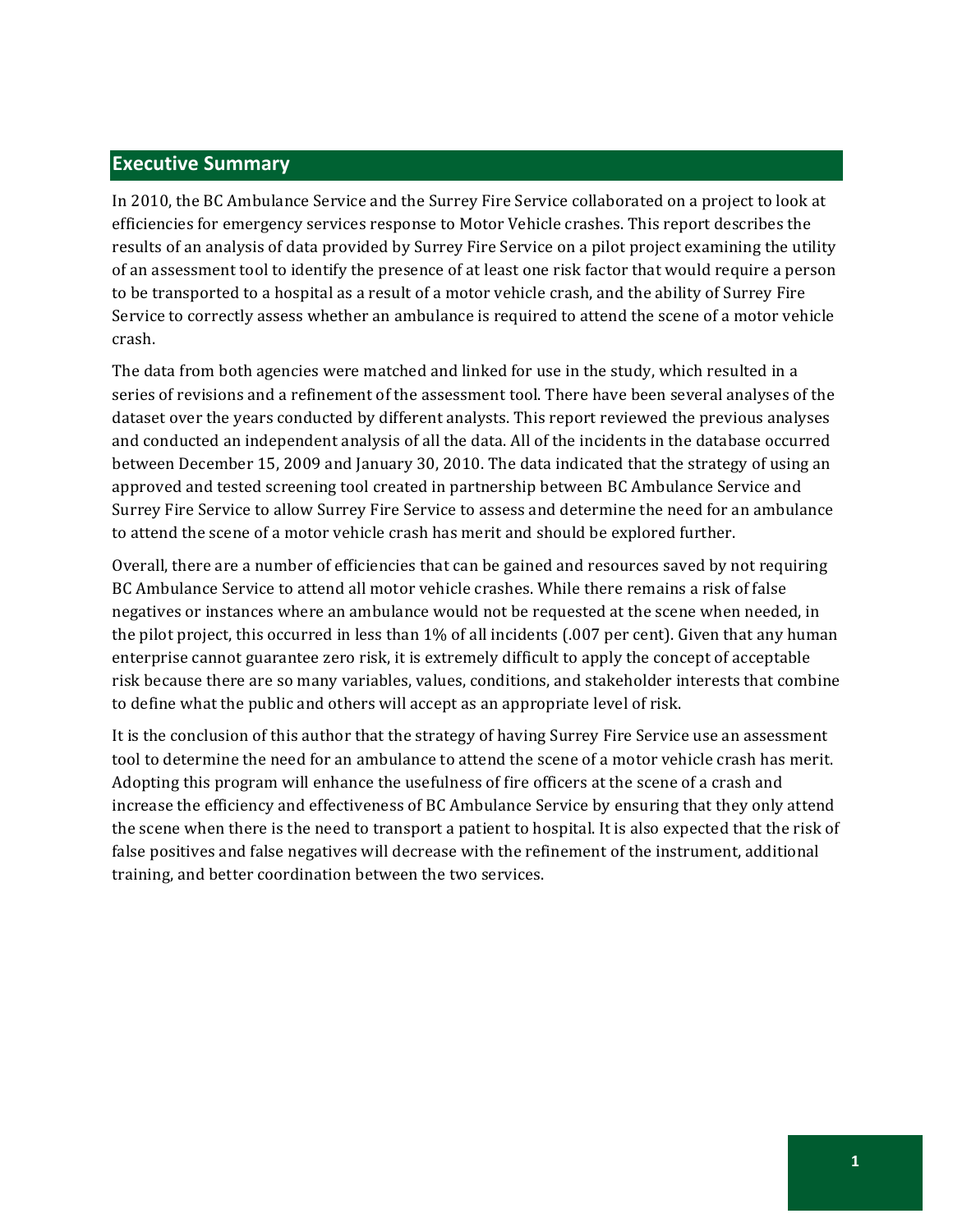## **Background Information**

The pilot project between the BC Ambulance Service and the Surrey Fire Service was never concluded, nor was a final report that both parties agreed upon completed. It was the position of Surrey Fire Service that the use of an assessment tool to determine the need for an ambulance to attend the scene of a motor vehicle crash had merit. They contended that the usefulness of fire officers at the scene of a crash utilizing the assessment tool would increase the efficiency and effectiveness of BC Ambulance Service by ensuring that they only attended the scene when there was the need to transport a patient to hospital. They further believed that the risk of false positives and false negatives would decrease with a commitment to continually refine the assessment instrument, provide additional training, ensure better coordination between the two services, and evaluate the project.

The genesis of the partnership between Surrey Fire Services and BC Ambulance Service had two main sources. The first source was an assessment of the size and scope of motor vehicle crashes in Surrey and how various service providers attended and responded to these crashes. Depending on a number of factors, crashes in Surrey can be attended by any combination of Surrey Fire Service, BC Ambulance Service, and the RCMP. The primary purpose of BC Ambulance Service attending a motor vehicle accident is to transport any patients with medical emergencies to hospital, while Surrey Fire Service is responsible for stabilizing the scene, dealing with any hazardous materials, environmental protection, ensuring the safety of emergency responders, and acting as first responders for any medical injuries. A review of data from Surrey and the Lower Mainland region of British Columbia indicated that, in many of the accidents that were attended by BC Ambulance Service, after an on-scene assessment, no one was transported to the hospital. In other words, an ambulance was dispatched, but was not needed at the scene of the accident. This is extremely important because dispatching an ambulance unnecessarily is not only a significant waste of a valuable and limited resource, but also makes it likely that it takes longer for BC Ambulance Service to respond to calls for service in situations where the timely presence of an ambulance is required and critical.

To demonstrate this point, in 2009 in the Lower Mainland region of British Columbia, BC Ambulance Service responded to approximately 26,000 motor vehicle incidents, but nearly 50% of these incidents did not result in someone being transported to the hospital (Andrusiek, 2010). In effect, considering all of the calls for service for an ambulance, nearly 10% were related to a motor vehicle crash, but, as indicated above, in nearly half of these incidents, it was eventually determined that the presence of an ambulance at the scene was not required. This limited, costly, and valuable resource could be used much more efficiently if there was a way to better determine whether an ambulance was truly needed at the scene of a motor vehicle crash. It should be noted that there are approximately 4,000 calls for service related to motor vehicle crashes every year in Surrey. This led first responder leaders to consider whether Surrey Fire Service, who are frequently the first service providers at the scene of a motor vehicle crash, could be trained on a validated risk assessment tool and could, therefore, perform an initial on-scene assessment to determine whether an ambulance was required to attend.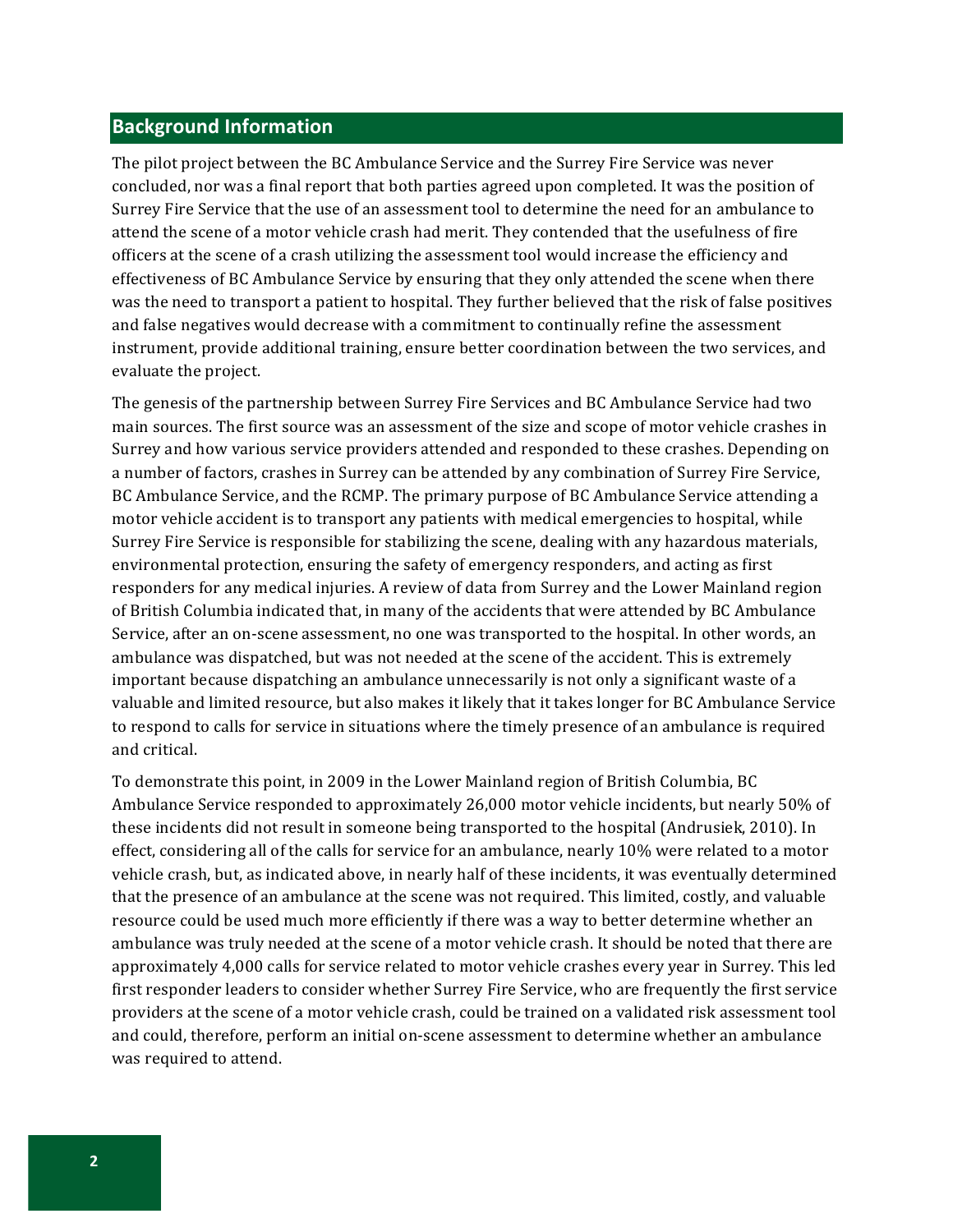The second main source of the pilot project was a previous partnership between Surrey Fire Service and Surrey RCMP. In 2006, this project focused on providing Surrey Fire Service with the responsibility of diverting traffic at a motor vehicle crash and clearing the scene. Moreover, this project developed a series of protocols that Surrey Fire Service could use to triage and determine whether the RCMP was required to attend a motor vehicle crash. The pilot of this approach resulted in the RCMP only attending 38% of motor vehicle crashes in Surrey in 2009. This substantial reduction in the need for police resources at the scene of a motor vehicle crash was estimated to free nearly 1,000 hours per year of police resources that could be redeployed to attend other types of calls for service or perform other needed duties. The success of this approach contributed to the development of the current pilot project.

# **Review of Surrey Fire Service and BC Ambulance Service Motor Vehicle Response Project**

In part, as a result of the success of the project between Surrey Fire Service and the Surrey RCMP and the desire to ensure that BC Ambulance Service operated as effectively and efficiently as possible, a partnership was formed between these two services to determine whether Surry Fire Service could apply an assessment tool at the scene of a motor vehicle crash to assess whether the presence of an ambulance was required. The assessment tool was tested by having it applied by Surrey Fire Service at the scene of a motor vehicle crash and comparing that outcome with BC Ambulance Service's outcome.

In effect, the two outcomes that would be measured to determine the success of the pilot project were the degree to which there was agreement between Surrey Fire Service and BC Ambulance Service on whether one or more of the risk criteria presented below was present at the scene of a motor vehicle crash, thus requiring the presence of an ambulance, and the degree to which there was agreement from these two services on the need to transport a patient to hospital. It should be noted at during the pilot project phase, BC Ambulance Service attended the scene of a motor vehicle crash as usual, but data was matched between the two services so that the information recorded by Surrey Fire Service on their assessment could be matched to the outcomes recorded by BC Ambulance Service.

The assessment tool focused on identifying the presence of any of 12 trauma indicators at the scene, which would require an ambulance. These indicators were:

- Air Bag Deployed
- Windshield Star
- Dashboard Deformity
- Steering Wheel Deformity
- Side Window Deformity
- Passenger Compartment Incursion
- If one of the vehicles was an All Terrain Vehicle
- Auto vs. Bicycle
- Auto vs. Pedestrian
- Ejection from Vehicle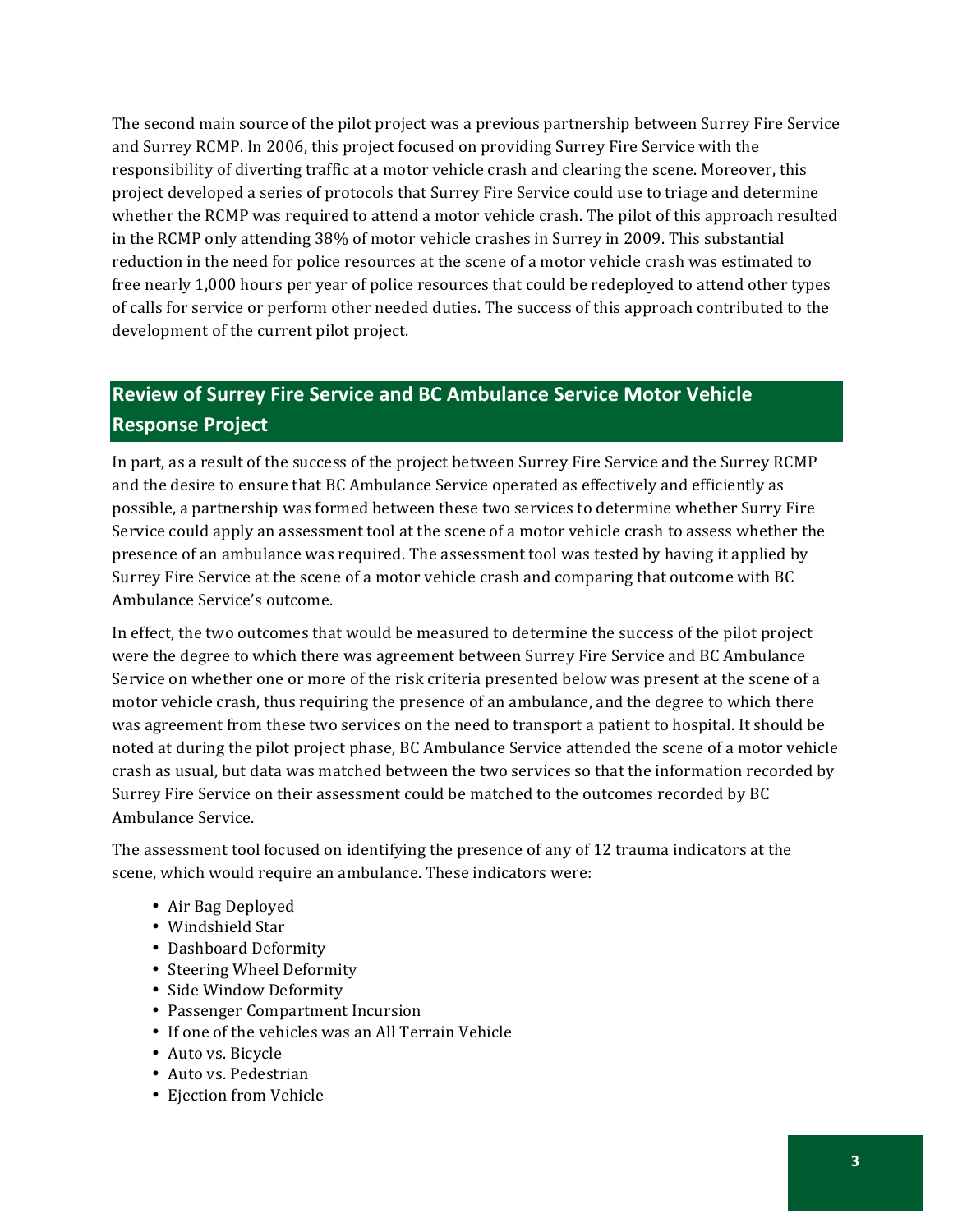- Rollover
- Vehicle off Bridge or Height

In addition to the presence of one or more of these indicators triggering the need for an ambulance to attend the scene of a motor vehicle crash, if the patient was under the age of 19 years old, if the patient was pregnant, if the patient requested an ambulance, if the patient appeared confused, if, due to language barriers, a proper assessment could not be completed by Surrey Fire Service, or if the first responder felt that an ambulance was necessary, the assessment tool required the fire officer to indicate the need for an ambulance. In addition to whether any of the aforementioned indicators was present, the service provider that was first on scene, if BC Ambulance Service called off Surrey Fire Service, and if an RCMP member requested an ambulance was also recorded in the database.

Surrey Fire Service data was then linked to BC Ambulance Service data to determine the degree to which there was concordance between the two service's assessments, specifically on the issue of whether the tool accurately assessed the patient and whether the determination that an ambulance was or was not required was consistent between the two services.

There have been a number of internal analyses conducted on the data associated to this project. In one of the first reviews of the data, Dug Andrusiek (2006) examined 751 linked records from December 1, 2008 to July 31, 2009. This review concluded that between 4% and 10% of motor vehicle crashes resulted in a patient being transported to hospital by BC Ambulance Service, even though the on-scene assessment by Surrey Fire Service was that none of the criteria that would trigger the need for an ambulance was present. Andrusiek further concluded that 21% of these patients required "a substantial intervention" once at the hospital. It was recommended that the pilot be extended in order to provide additional cases and that the type of information collected be expanded to include things like who was first on scene and whether the fire service left the scene before BC Ambulance arrived, and, therefore, could not score whether a transport occurred.

In his analysis of the additional data, which was collected from incidents occurring in Surrey from December 15, 2009 to January 30, 2010, Andrusiek (2010) concluded that there were 277 fully linked and matched records for analysis. BC AMBULANCE SERVICE arrived first for 75 records, leaving 202 records where the assessment tool was used by Surrey Fire Service first responders.

|                                             | <b>Transported to Hospital</b> | Not Transported to Hospital | <b>TOTAL</b> |
|---------------------------------------------|--------------------------------|-----------------------------|--------------|
| <b>Assessment Tool Criteria Present</b>     | 98                             |                             | 143          |
| <b>Assessment Tool Criteria Not Present</b> |                                |                             |              |
| <b>TOTAL</b>                                | 101                            | 101                         | 202          |

| Table 1: Summary of Assessment Tool Criteria and a Patient Being Transported to Hospital |  |  |
|------------------------------------------------------------------------------------------|--|--|
|                                                                                          |  |  |
|                                                                                          |  |  |

As demonstrated in Table 1, the proportion of times that Surrey Fire Service agreed with BC Ambulance Service that transport was required was 97%; however, in 3% of the incidents, Surrey Fire Service recommended that no transport was required, but BC Ambulance Service did transport a patient to the hospital. Moreover, for those crashes in which no one was transported to a hospital, 55% had agreement between Surrey Fire Service and BC Ambulance Service; however, of the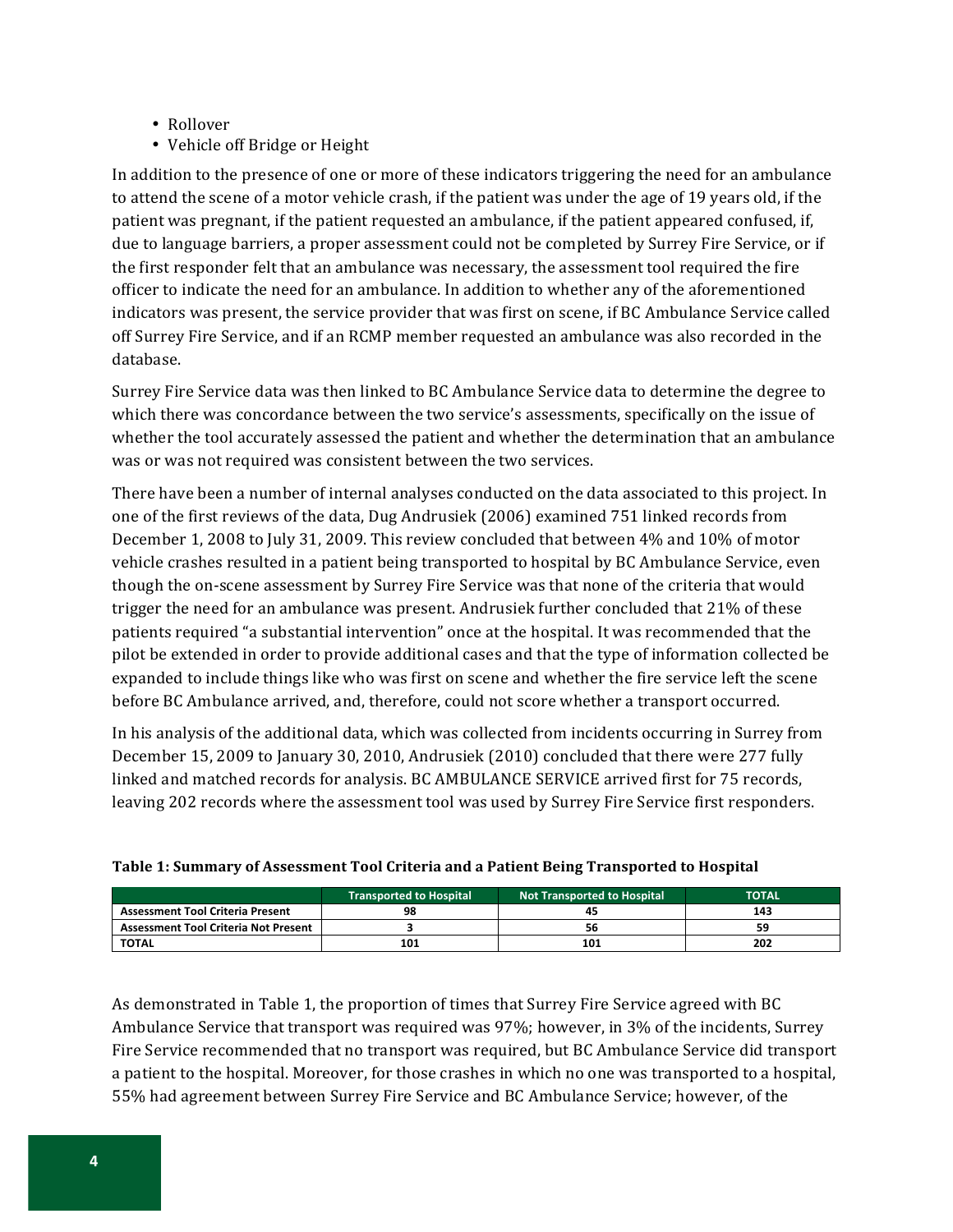remaining 45 records, Surrey Fire Service found criteria for BC Ambulance Service to attend, but ultimately, BC Ambulance Service determined that no transport was required. As a result, Andrusiek concluded that there was a heightened risk in allowing Surrey Fire Service to make the decision that transport to a hospital was not required in cases of motor vehicle accidents (Andrusiek, 2010).

Interestingly, in their analysis of the data collected over the same period of time, Fry and Thomas from Surrey Fire Service (2013) identified 326 incidents in which there was data available from both Surrey Fire Service and BC Ambulance Service. In these cases, BC Ambulance Service was first on scene 22% of the time, so Surrey Fire Service was first on scene and used their assessment tool in 77% of the incidents, resulting in 251 cases. The remaining  $1\%$  of cases had Surrey Fire Service arrive first on scene and immediately clear the scene without implementing the assessment tool. The main reason for this was that, once on scene it was determined that the incident was not a motor vehicle crash.

Of the 251 incidents in which the assessment tool was used, at least one of the aforementioned criteria was determined to be present in 59% of the incidents (n = 149). Of these, transport to hospital by ambulance occurred in 64% of cases, but in 16% of cases, the outcome was not known because Surrey Fire Service left the scene before BC Ambulance Service arrived. Of the 102 incidents in which none of the assessment tool's criteria were met, it was known that no one was transported to hospital 69% of the time, but, because Surrey Fire Service left the scene, it was not known what the outcome was for the other 32 incidents. This led the authors to conclude that the assessment tool worked very well to determine when transport to a hospital by ambulance was required.

Another review of this data over the same time period indicated that BC Ambulance Service identified 382 motor vehicle crashes in Surrey in which an ambulance responded. After considering those incidents that Surrey Fire Service attended and eliminating those incidents in which data was not available from both services or it was determined that the incident was not a motor vehicle crash, there were 202 incidents for analysis. The analysis concluded that in 97% of the incidents in which transportation was required, the assessment by the Surrey Fire Service was accurate. In effect, 3% of the incidents, Surrey Fire Service recommended no transport by ambulance, but BC Ambulance Service did transport a patient. The conclusion reached from this analysis was that the tool served to substantially reduce the number of incidents that an ambulance would need to attend, thus significantly increasing the availability of this resource for other types of emergencies. Examining the amount of time that an ambulance was required on scene, when it was deemed that an ambulance was necessary, was also decreased when Surrey Fire Service was able to be the first on scene and conducted their assessment. However, in this report (BC Ambulance Service/Surrey Fire Service MVA Assessment Update, October, 2011), it was concluded that the amount of time saved did not warrant the increased potential risk of not calling for an ambulance in those cases where Surrey Fire Service determined that transport was not necessary, but BC Ambulance transported a patient to hospital.

Finally, in 2010, in a report entitled *Report on MVA Project*, the authors identified 295 motor vehicle incidents in Surrey over the same time period from BC Ambulance Service data in which Surrey Fire Service attended the scene. In the analysis of this data, 41% of the incidents resulted in a patient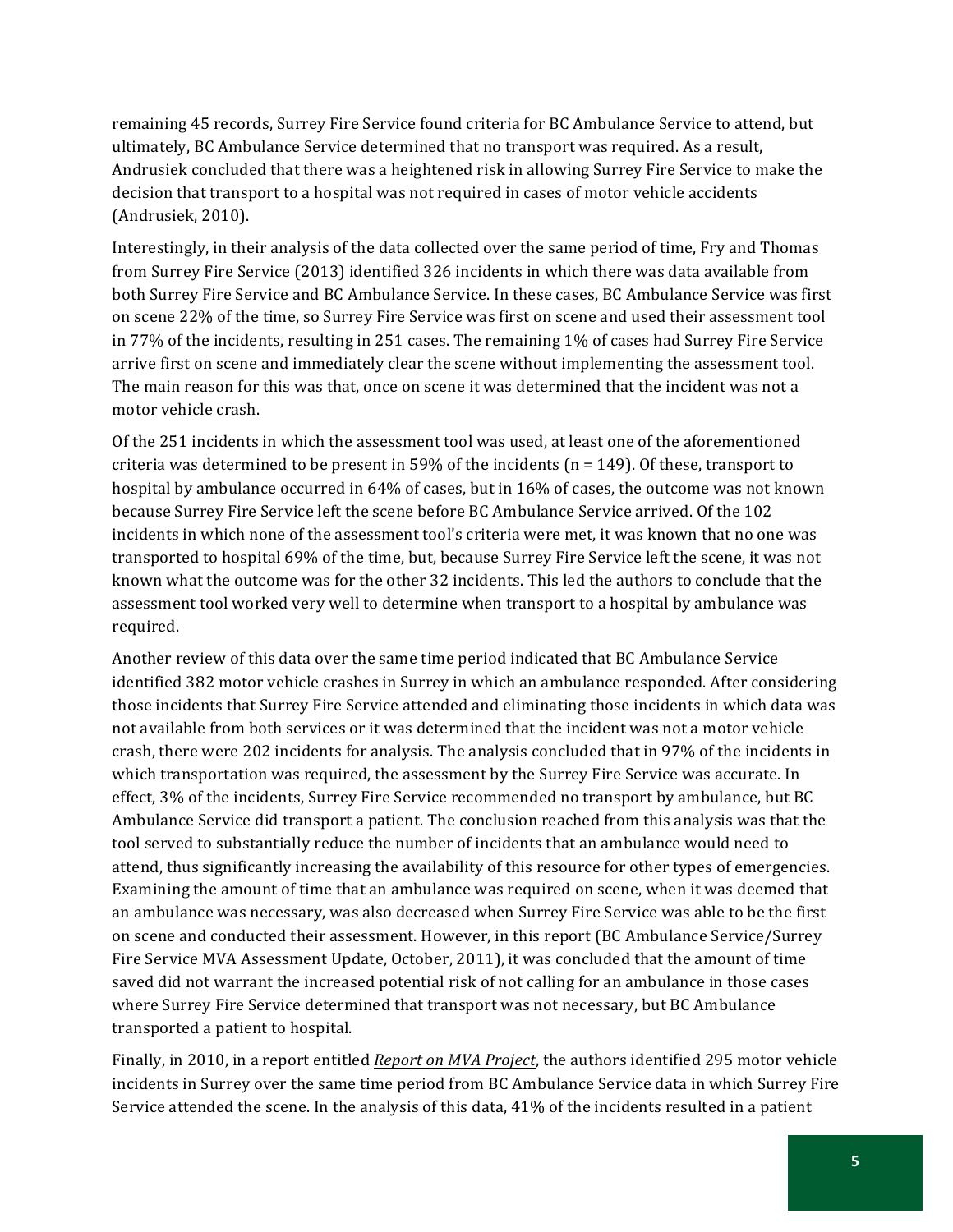being transported to a hospital and all of these incidents had at least one risk criteria identified by Surrey Fire Service suggesting a 100% agreement between the two services. Moreover, 42% of the incidents resulted in no one being transported to a hospital, and, in these cases, 27% had a least one risk criteria identified by Surrey Fire Service suggesting that Surrey Fire Service felt a patient should have been transported. For the remaining 17% of incidents, it was unknown whether a patient was transported to a hospital, but 66% of these incidents had at least one risk criteria identified by Surrey Fire Service suggesting that the patient should have been transported. Of note, 42% of these cases had BC Ambulance arrive on the scene before Surrey Fire Service. Of the remaining 58% of incidents, virtually all of them were identified as having at least one of the risk criteria. In effect, the authors concluded that in considering all of these incidents and their outcomes, the assessment tool would have an error probability of less than 1% (Emergency Health Services Commission and Surrey Fire Service, 2010).

# **Data"Analysis**

Surrey Fire Service provided this author with a database of motor vehicle crashes that contained the incident data from both Surrey Fire Service and BC Ambulance Service. Like the data presented above, the dataset included Surrey motor vehicle incidents that occurred between December 15, 2009 and January 30, 2010. The total number of cases in the database was 277.

The first analysis focused on whether someone was transported to hospital as a result of the motor vehicle crash. The data contained three variables on this issue. The first variable was the fire officer's opinion on the need to transport someone to the hospital. The second variable was Surrey Fire Service coding that a patient was transported to hospital, and the third variable was BC Ambulance Service's record of whether a patient was transported to hospital. As demonstrated in Table 2, in approximately one-third of incidents (34 per cent), the fire officer at the scene felt that there was a need to transport a patient to the hospital. Surrey Fire Service coded that nearly half (45 per cent) of the incidents resulted in a patient being transported to hospital, and a similar proportion of incidents were coded as having been transported by BC Ambulance Service (48 per cent).

#### Table 2: Transported to Hospital

|                                  | <b>Transported to Hospital</b> | <b>Not Transported to Hospital</b> | <b>Unknown</b> |
|----------------------------------|--------------------------------|------------------------------------|----------------|
| Fire Officer's Opinion (n = 277) | 34%                            | 31%                                | 35%            |
| Surrey Fire Service (n = 254)    | 45%                            | 40%                                | 15%            |
| BC Ambulance Service (n = 277)   | 48%                            | 52%                                |                |

Another way to consider the data presented in Table 2 is to examine the degree to which there was agreement on individual incidents on the need to transport someone to hospital. For the 93 incidents in which the fire officer felt there was a need to transport a patient to hospital, BC Ambulance Service did transport a patient to hospital 94% of the time. In fact, there were only six instances where the fire officer felt an individual should been transported to hospital and BC Ambulance Service did not transport. Similarly, of the 114 instances where Surrey Fire Service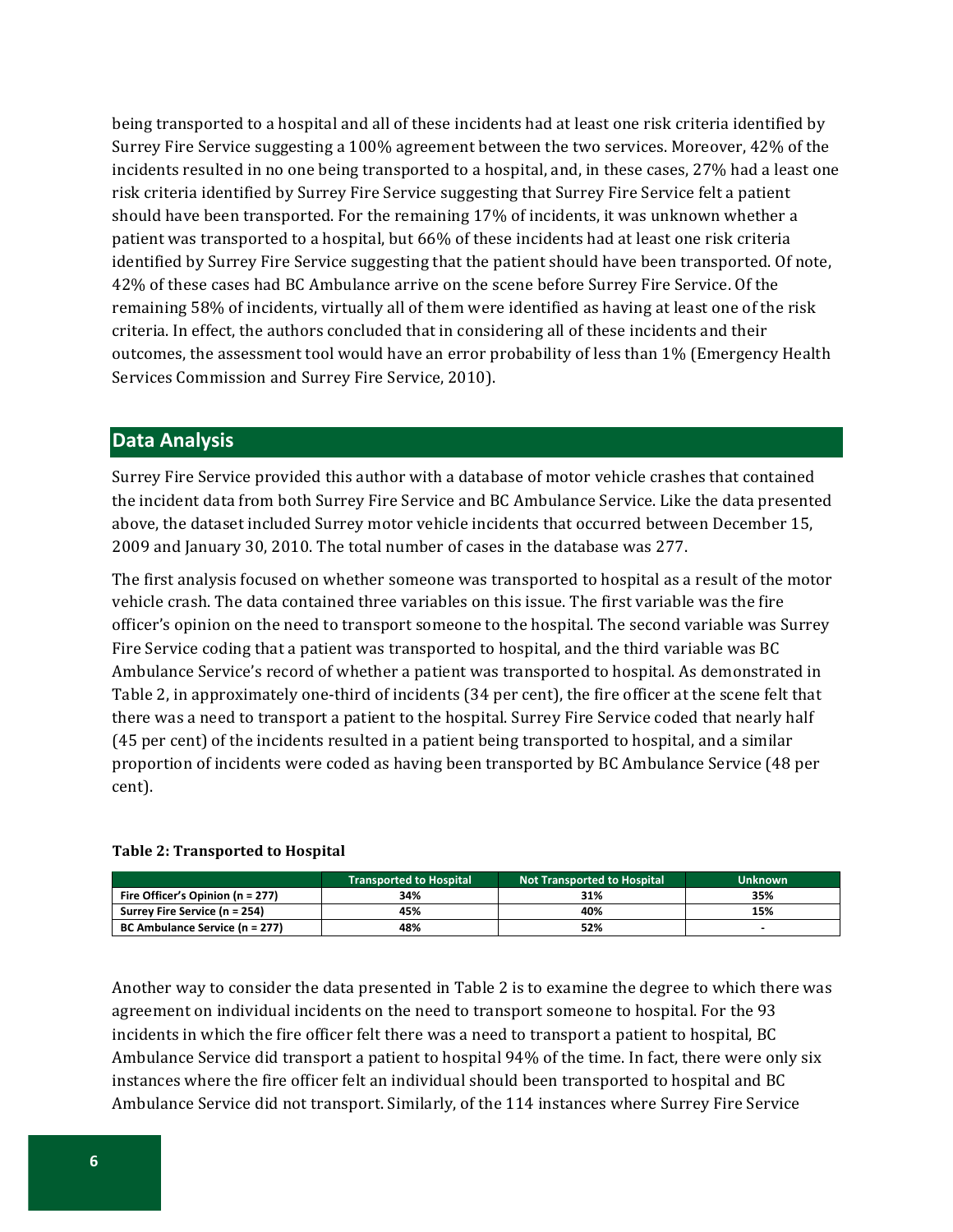recorded that someone was transported to hospital, BC Ambulance Service indicated that 95% of these incidents did result in a patient being transported. In effect, there were 108 cases in which both the Surrey Fire Data and the BC Ambulance data agreed that a patient was transported to hospital from the 127 incidents that BC Ambulance Service recorded transporting at least one patient (85 per cent).

As mentioned above, the procedure for the pilot project was that if any of the risk criteria from the assessment were present, the fire officer would recommend that the person be transported to the hospital. To begin, it should be noted that of the 93 instances where the fire officer felt transport to hospital was necessary, every one of these incidents presented with at least one of the risk criteria found in Table 2 below. However, examining the data another way, of the 178 incidents with at least one risk criteria, 52% had the fire officer at the scene conclude that there was a need to transport to hospital and 17% of incidents with at least one risk criteria had the fire officer of the opinion that transport to hospital was not required. This suggests that a further refinement of the instrument and the way that the tool is interpreted and applied might be required.

In terms of the frequency of each risk criteria, as presented in Table 3, the most frequent risk criteria was that the person presented with a chief complaint of a critical nature (66 per cent) followed by the airbag of the vehicle being deployed (40 per cent) and the motor vehicle crash being between an auto and a pedestrian (19 per cent). None of the incidents involved a vehicle off a bridge or at height, a person being unresponsive, or the side window of the vehicle being deformed. It should be noted at since more than one risk criteria could be present in a single incident, the totals presented in Table 3 exceed 100%. In fact, the 178 incidents with at least one of the risk criteria provided for 439 distinct risk criteria being identified, with those incidents with at least one risk criteria present averaging  $2\frac{1}{2}$  risk criterion and a range of 1 to 11 risk criterion.

| Person Presenting with Any Chief Complaint                | 66% |
|-----------------------------------------------------------|-----|
| Air Bag Deployed                                          | 40% |
| Auto vs. Pedestrian                                       | 19% |
| Fire Officer Felt that BC AMBULANCE SERVICE Should Attend | 18% |
| <b>Existence of any Obvious Injury</b>                    | 15% |
| Altered LOC - combative, confused, hallucinations         | 15% |
| <b>Windshield Deformity</b>                               | 14% |
| Person Requested an Ambulance                             | 11% |
| <b>Passenger Compartment Incursion</b>                    | 11% |
| <b>Signs of Hemorrhage</b>                                | 8%  |
| Patient Under the Age of 19 Years Old                     | 7%  |
| <b>Steering Wheel Deformity</b>                           | 6%  |
| <b>Dashboard Deformity</b>                                | 6%  |
| Rollover                                                  | 5%  |
| Auto vs. Bike                                             | 3%  |
| <b>Ejection from Vehicle</b>                              | 2%  |
| Auto vs. All Terrain Vehicle                              | 2%  |
| Vehicle Off Bridge or Height                              | 0   |
| Unresponsive, Disoriented to person, place, or time       | 0   |
| <b>Side Window Deformity</b>                              | O   |

#### Table 3: Frequency of Risk Criteria Identified by Surrey Fire Service at Scene of a Motor Vehicle Crash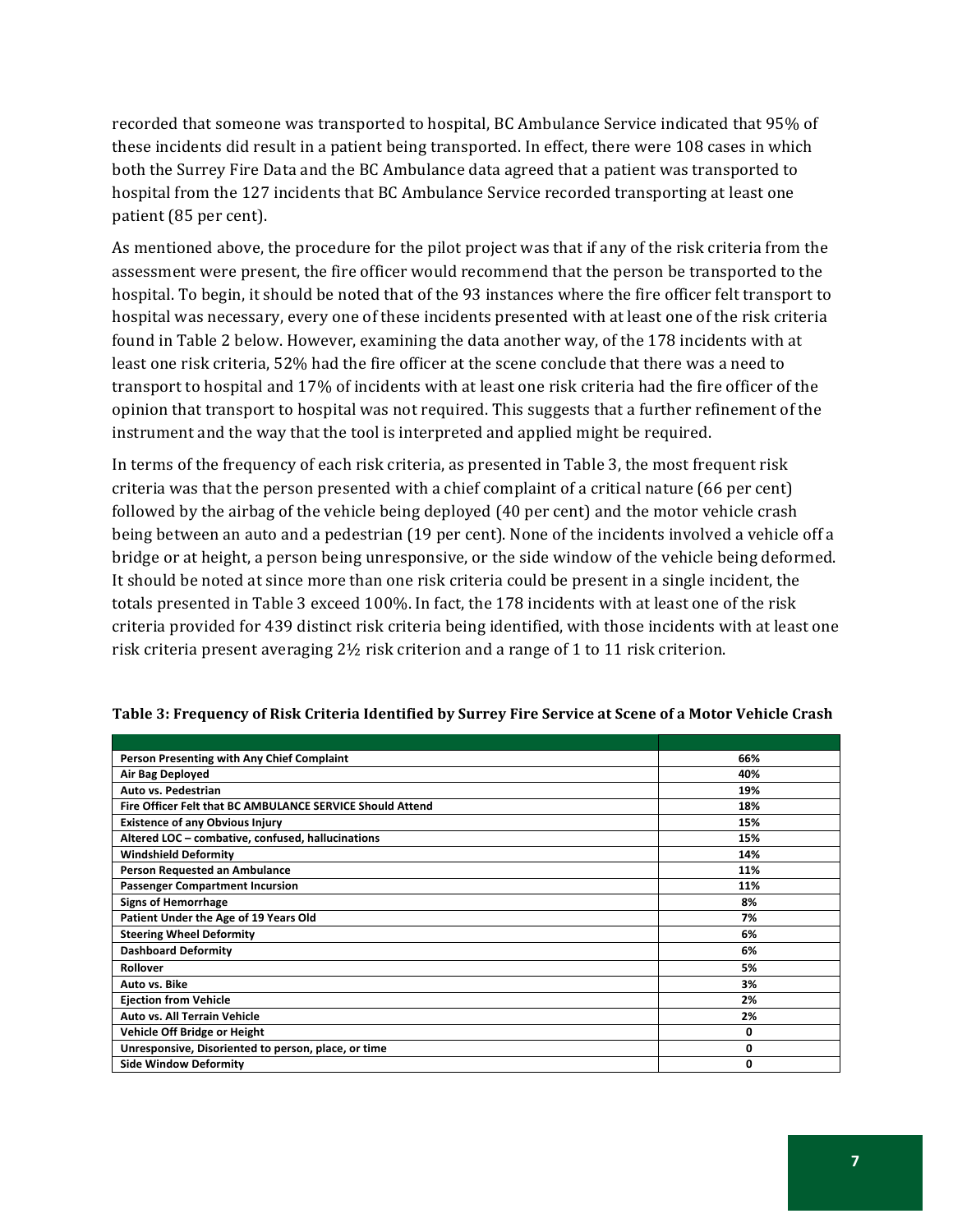One of the main purposes of the pilot project was to determine whether a fire officer's opinion on the need to transport a patient to hospital was consistent with BC Ambulance Service's assessment. Again, based on the data provided by BC Ambulance Service, there were 134 incidents that resulted in a patient being transported to hospital. Eliminating the cases where either there was no data or it was unknown what the fire officer's assessment was, there was agreement in 95% of cases. In fact, there were only five instances where BC Ambulance Service transported a patient when the fire officer did not feel that transport was necessary. Moreover, there were only six cases in which the fire officer felt that a patient should have been transported, but BC Ambulance Service did not transport a patient. These results suggest that there was only a small risk that a needed ambulance would not be present at the scene of a motor vehicle crash.

As to measuring the accuracy of the 'Criteria Found' tool, again, the purpose of the assessment tool was to triage the incident prior to the arrival of an ambulance by a fire officer to determine whether the presence of an ambulance was, in fact, necessary. As such, an analysis was conducted to determine the frequency of at least one of the risk criteria being found and BC Ambulance transporting a patient to hospital. Importantly, of the 178 incidents with at least one risk criteria identified, BC Ambulance Service only transported a patient 69% of the time. While the data did not provide any explanation for why 32% of the time (n = 56) the assessment tool indicated that an ambulance should arrive on scene, but BC Ambulance Service did not transport anyone to hospital, possible explanations might be that the tool is too liberal in the range of outcomes that should trigger the presence of an ambulance, or it may be that a 'present' or 'not present' assessment tool is not nuanced enough for this type of decision making. Interesting, when examining which of the risk criteria were identified in those cases where BC Ambulance Service decided not to transport a patient to hospital, the leading two indicators were airbag deployment (45 per cent) and the presence of a chief complaint (45 per cent). The only either criterion that appeared more than a few times were the fire officer's view that BC Ambulance Service should attend (20 per cent) and because the incident involved a pedestrian (13 per cent). Nonetheless, the main outcome resulting from this specific finding is that an ambulance would attend fewer scenes of motor vehicles crashes than under the current system where they attend all crashes. As such, the process of having a fire officer make an initial assessment and determination of whether an ambulance was required to attend the scene would increase the efficiency of this valuable resource.

Much more important to those who must decide whether to implement this type of approach to motor vehicle crashes was the finding that there were 12 cases out of 99 where the risk assessment tool did not identify a need for an ambulance, but BC Ambulance Service transported a patient to hospital after their assessment. This suggests that there may be a risk associated with this strategy, as there is the possibility that an ambulance would not attend the scene of a motor vehicle crash when one was actually needed. A further analysis of these 12 cases was conducted using the notes from the Deputy Fire Chief of Surrey Fire Services to provide more context.

Of these 12 incidents, one was a duplicate file and three incidents were medical incidents, rather than motor vehicle crashes and, therefore, do not meet the criteria for the pilot and should not be included in the review. An example of one such medical incident was the case of a person being assaulted and injured, rather than being injured in a crash. Four of the 12 incidents involved someone being transported to hospital, but, at the scene, BC Ambulance Service either told Surrey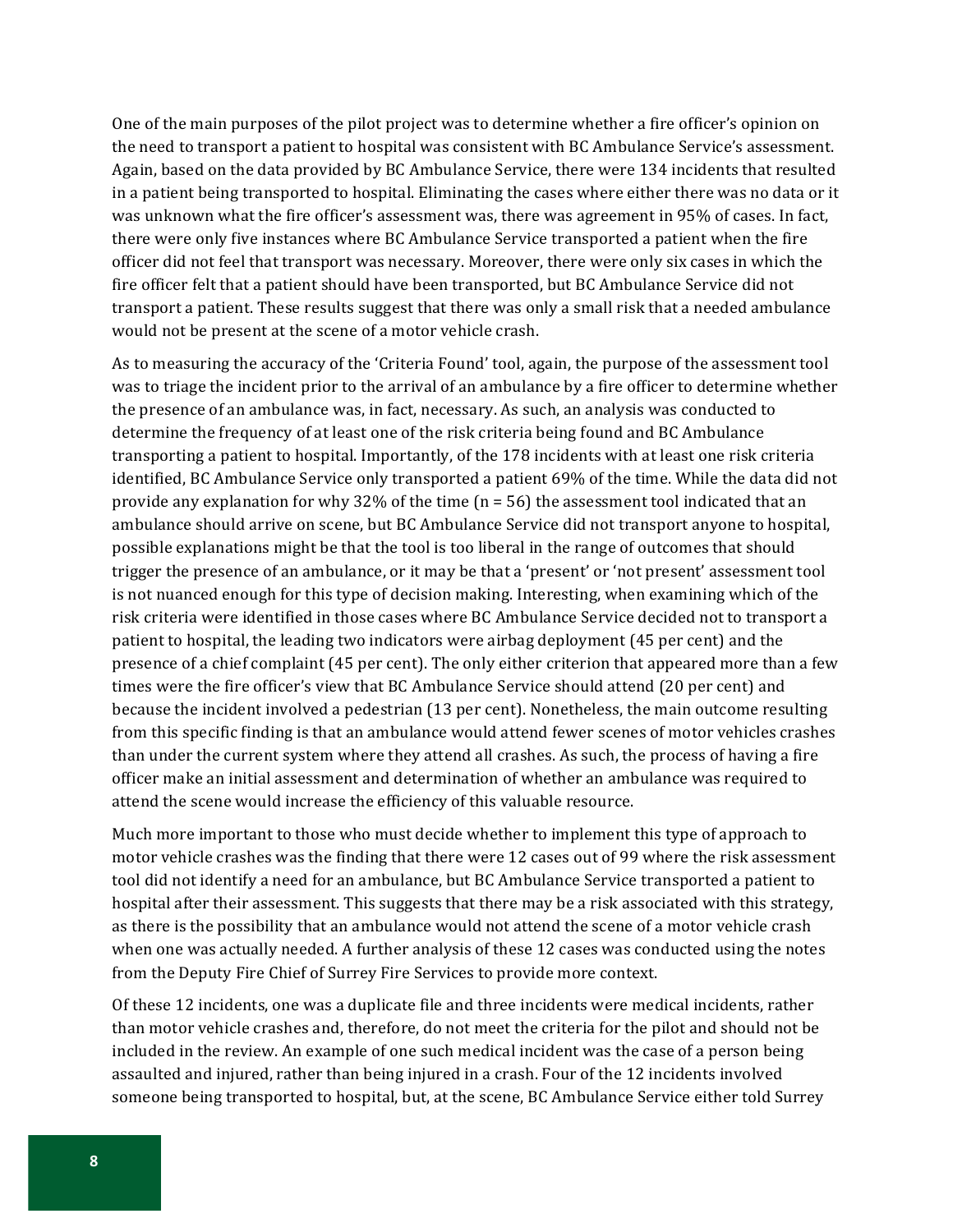Fire Service that there were no injuries, BC Ambulance Service left the scene with a patient or already had a patient in an ambulance before Surrey Fire Service arrived at the scene or could use the assessment tool, or Surrey Fire Service could not locate the person at the scene that was eventually transported to hospital. An example of this is someone who was taken into custody by the police as a result of a motor vehicle crash prior to Surrey Fire Service being able to use the assessment tool and that person then being transported to hospital from police custody. Again, these incidents should not be counted as false negatives because the assessment tool was not used. Additionally, in another two incidents, Surrey Fire Service could not find any evidence that a motor vehicle crash had actually occurred. Again, these two incidents should not be counted as false negatives because they were not motor vehicle crashes.

This left two incidents. According to the notes from Surrey Fire Service, one of these incidents involved a single vehicle that crashed through a fence and stopped in a yard. BC Ambulance Service determined that the single occupant of the vehicle suffered no injuries. The RCMP was also at the scene. It was unclear whether the occupant of the vehicle or the RCMP requested transport to hospital, but BC Ambulance Service did eventually transport the patient to hospital. In the second incident, two vehicles were involved in a crash. After checking the patients, BC Ambulance Service determined that there were no injuries. However, at some point, BC Ambulance Service transported a patient to hospital and there was no explanation for why the Surrey Fire Service data indicated that BC Ambulance Service cleared the scene and did not transport any patients to hospital, but the BC Ambulance Service data indicated that a patient was transported to hospital.

Given this, of the 12 incidents that were recorded as false negatives, 10 should not have been included in the study because they were not motor vehicle crashes, they represented a duplicate file, or because Surrey Fire Service did not administer the risk assessment tool for a variety of reasons. This review of the 12 original false negatives suggests that there were only two out of 89 valid incidents resulting in only 2% of incidents in which the risk assessment tool determined that an ambulance was not needed at the scene, but BC Ambulance Service decided to transport a patient to hospital.

## **Conclusion**

There are several important conclusions derived from the review of the data provided by Surrey Fire Service. Given the number of times that BC Ambulance Service decided not to transport a patient to hospital when the assessment tool found a risk criterion that should have prompted a transport to hospital, it is recommended that the assessment tool be refined based on a more detailed analysis of the types of incidents driving these false positives. In addition, the designers might want to reconsider using 'present' or 'not present' for the scoring of all of the assessment tool criteria. Instead, a more nuanced level of assessment may be more appropriate for this type of decision making, while some indicators, such as being pregnant, being under the age of 19, requesting an ambulance, or being ejected from the vehicle, might continue to use the current scoring model.

Given that only 52% of the incidents with at least one of the risk criteria present had the fire officer at the scene conclude that there was a need to transport to hospital suggests that the assessment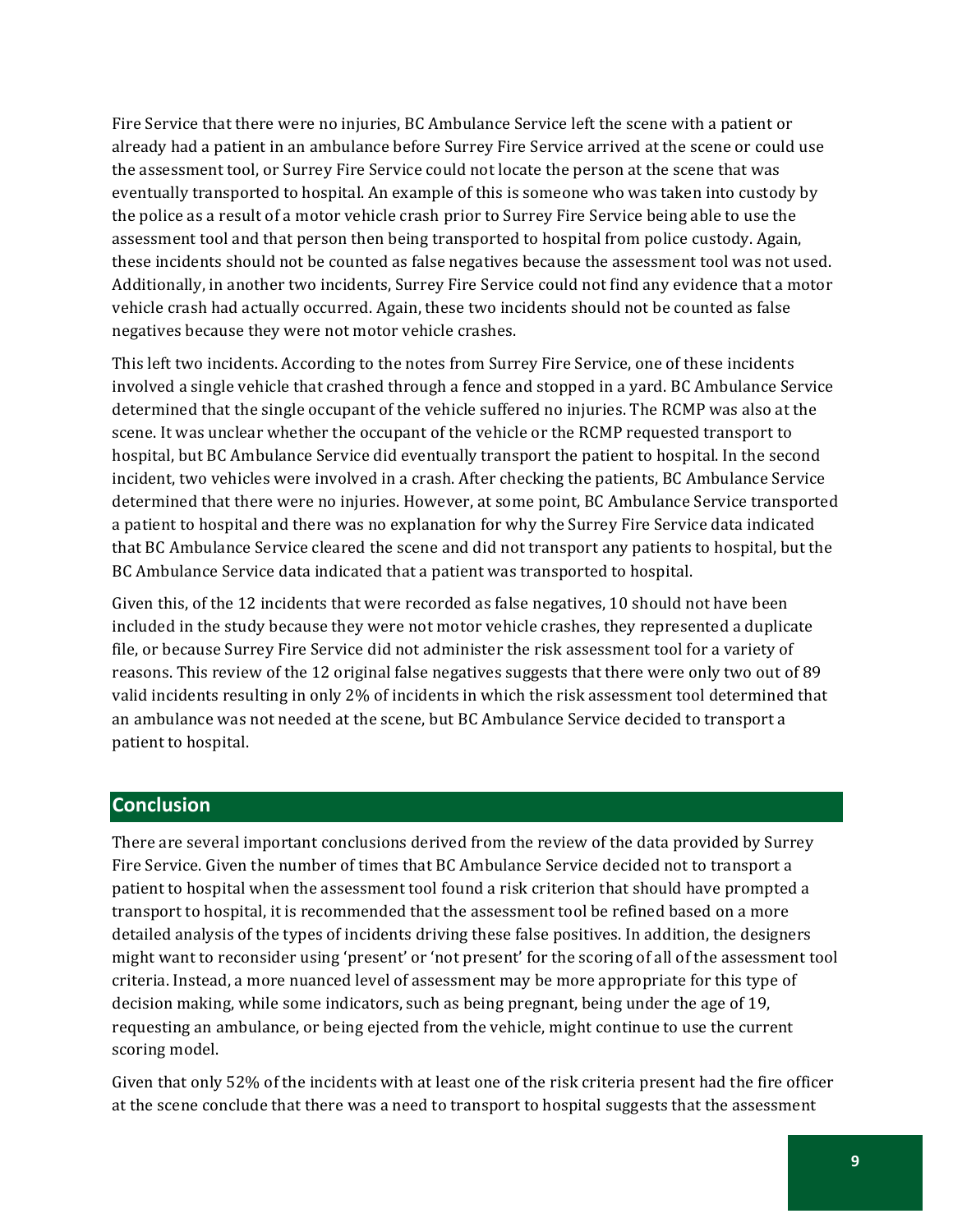tool should be the determining factor in whether an ambulance is called to the scene, rather than the interpretation of the data by the on-scene fire officer. It is better to err on the side of caution, in this case calling for an ambulance, than to not have an ambulance present when the screening tool indicates a need.

Most importantly, the data indicates that the strategy of using an approved and tested screening tool, created in partnership between BC Ambulance Service and Surrey Fire Service, to allow Surrey Fire Service to assess and determine the need for an ambulance to attend the scene of a motor vehicle crash is sound. The cases of false positives, where Surrey Fire Service determine that an ambulance is necessary, but BC Ambulance Service decided to not transport a patient to hospital, simply results in a waste of that resource for that incident; however, overall, there is much more efficiencies gained and resources saved by not requiring BC Ambulance Service to attend all motor vehicle crashes. The results of this small pilot project demonstrate that there is a large number crashes that BC Ambulance Service would no longer need to attend, thus saving time, money, and resources. Still, there is the risk of false negatives or instances where an ambulance would not be requested at the scene, but truly needed. In this pilot project, this occurred in less than 1% of incidents (.007 per cent).

Given that any human enterprise cannot guarantee zero risk, it is extremely difficult to apply the concept of acceptable risk because there are many variables, values, conditions, and stakeholder interests that combine to define what the public and stakeholders will accept as an appropriate level of risk. In considering risk as the seriousness of an outcome if an ambulance does not attend when needed and the probability of that event occurring, the data would support the continuation of this approach to motor vehicle crashes. The refinement of the Surrey Fire Service tool would provide greater confidence that all of the factors or conditions that would typically trigger the need for an ambulance to attend the scene of a motor vehicle crash would be accurately identified. It also seems very likely that the risk of the tool not identifying an instance where an ambulance was needed would only occur in those instances where someone suffered minor injuries that were not accompanied by any of the other patient or vehicle indicators considered by the assessment instrument. More serious injuries that present after the incident, but not at the scene, might also not register with the assessment tool, but BC Ambulance Service might also miss these types of injuries. In other words, the risk of false negatives would occur very infrequently and likely be concentrated among cases of minor motor vehicle crashes where the patient, at the scene, did not present with an injury. This risk would also be mitigated by the protocol that if someone requests an ambulance, is pregnant, or is a minor, regardless of what the assessment tool says, an ambulance would be summoned.

Given the analysis of the data provided by Surrey Fire Service, it is the conclusion of this author that the strategy of having Surrey Fire Service use an assessment tool to determine the need for an ambulance to attend the scene of a motor vehicle crash has merit. Adopting this program will enhance the usefulness of fire officers at the scene of a crash and increase the efficiency and effectiveness of BC Ambulance Service by ensuring that they only attend the scene when there is the need to transport a patient to hospital. The risk of false positives and false negatives will decrease with the refinement of the instrument, additional training, and better coordination between the two services.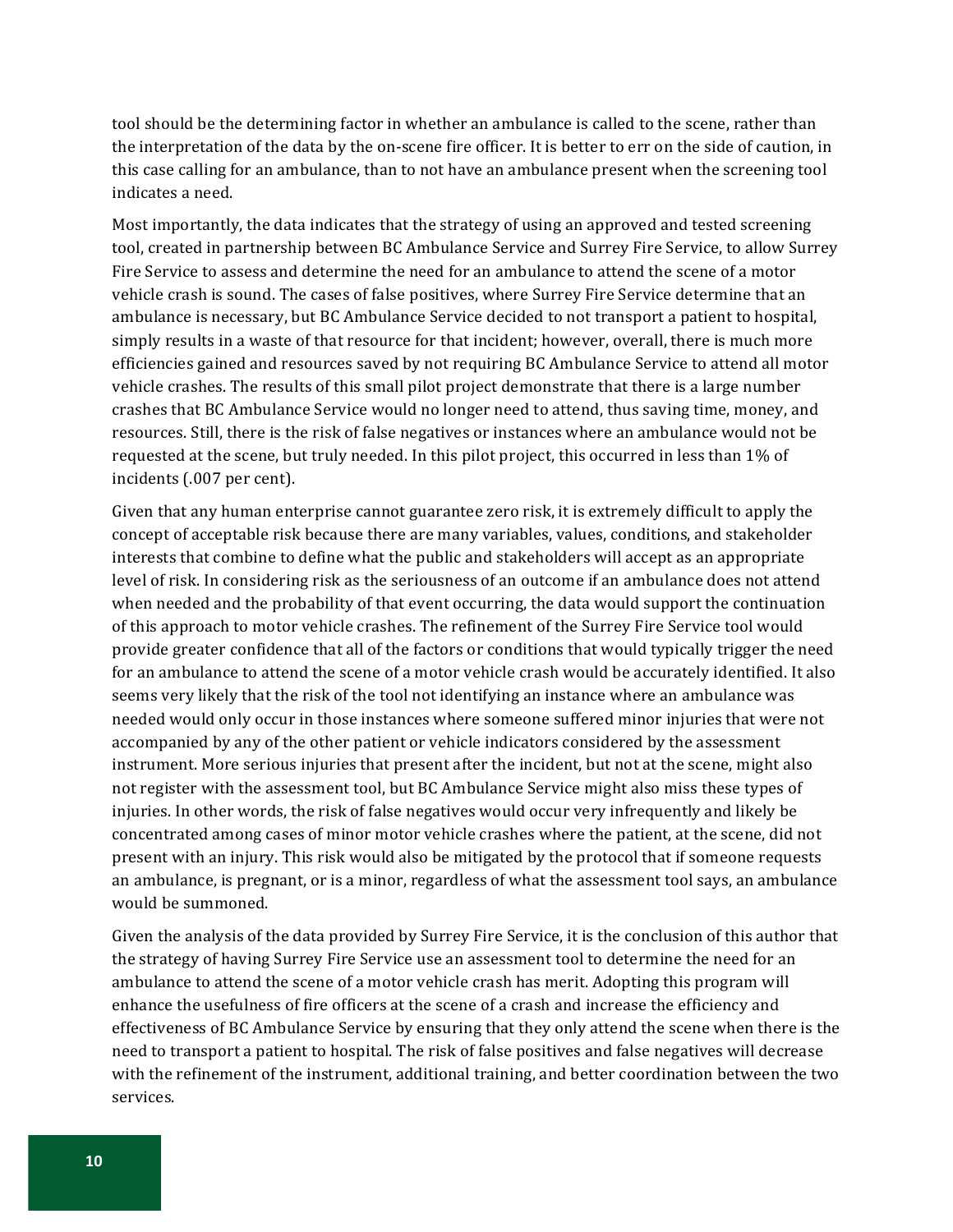# **References**

Andrusiek,!D.!(2010).!*BC'Ambulance'Service/Surrey'Fire'Service'Card'29'Mitigation'Project'Final' Report*. Emergency and Health Service Commission.

Andrusiek D. (2006). *APDS Card 29 Analysis: Assessment of Surrey Fire Service Ability to Identify MVI Events Requiring Transport to Hospital.* Prepared for Jim Christenson.

Andrusiek, D. (2011). *BC Ambulance Service/Surrey Fire Service MVA Assessment Update*.

Emergency Health Services Commission and Surrey Fire Service. (2010). *Report on MVA Project*.

Emergency Health Services Commission and Surrey Fire Service. (Undated). *EHSC - Fire Services MVA'Assessment'Package:'Implementation'Package:'MVA'Assessment'and'Training'Documentation*.

Fry,!K.!and!Thomas,!L.!(2013).!*Detailed'Analysis'of'the'Accuracy'of'a'MVA'Call'Assessment'Criteria' Tool'Used'by'SFS'at'MVA'Incidents*.

# **Author's Biographical Information**

Dr. Irwin M. Cohen is a faculty member in the School of Criminology and Criminal Justice at the University of the Fraser Valley, the holder of the University Senior Research Chair, RCMP for Crime Reduction, and the Director of the Centre for Public Safety and Criminal Justice Research. He received his PhD from Simon Fraser University. Contact him at Irwin.cohen@ufv.ca and you can follow him on Twitter @irwinMcohen